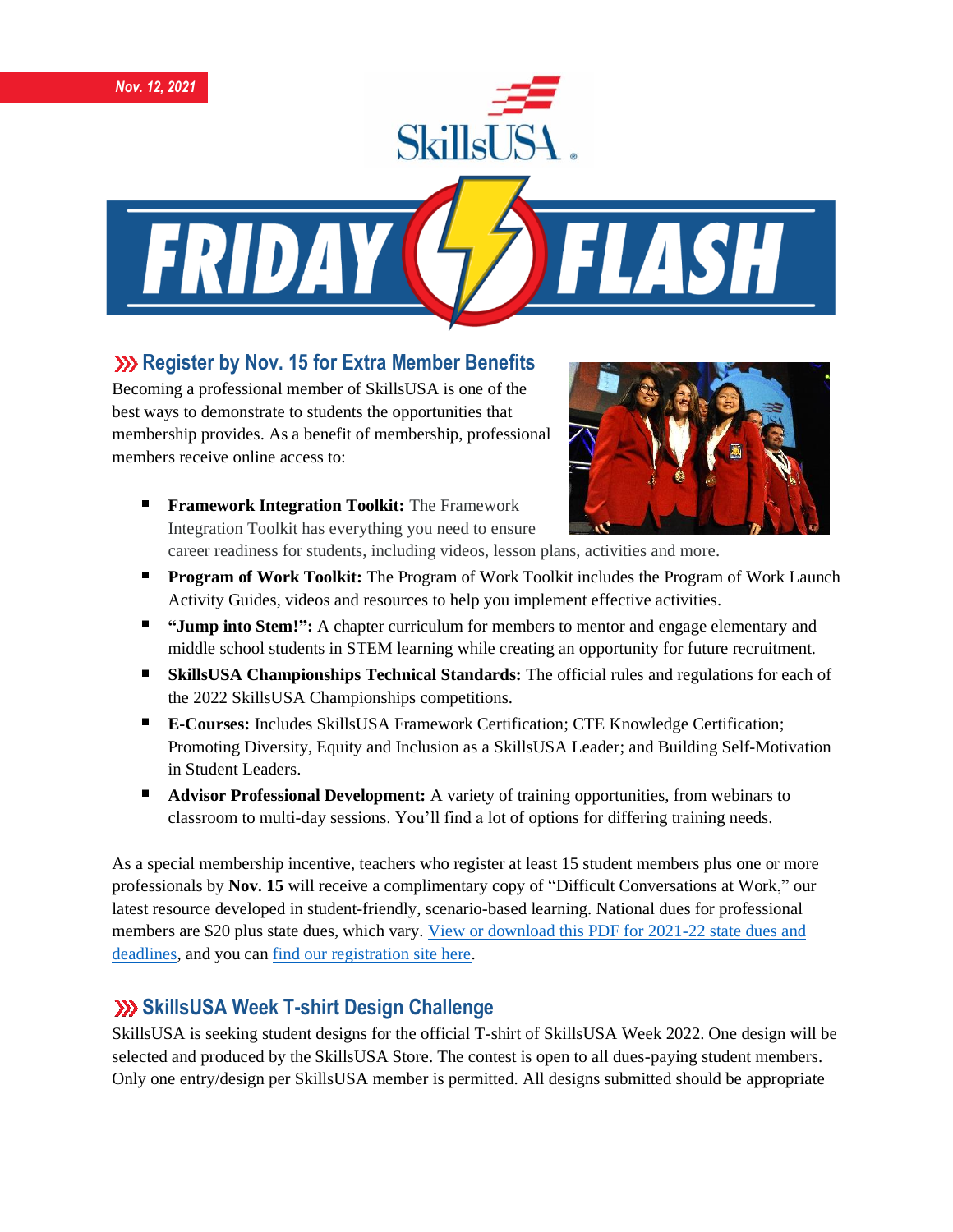for use on a red T-shirt and follow the design specifications outlined in the [Challenge Guide.](https://skillsusa.egnyte.com/dl/s7J9sRO8qg) The deadline for submissions is **Nov. 15** at 5 p.m. ET.

## **Advisors: Last Call for Contest Projects!**

SkillsUSA is looking for local competition project ideas from advisors! Selected projects will be included in our "Hosting a Local Career Competition" guides that provide teachers with a turnkey kit for hosting a local event. The top five projects in each career competition will receive a \$100 Lowe's gift card, and the winning submission in each career competition will receive a \$350 Lowe's gift card. The competition closes on **Nov. 15** and the winners will be announced on **Dec. 13**. You may submit as many projects as you like. All projects must be your original work[. To enter, fill out the form here.](https://www.skillsusa.org/competitions/2021-skillsusa-career-competition-project/)

## **Manufacturing Expertise on "SkillsUSA Technical Fridays"**

Join us for "SkillsUSA Technical Fridays," SkillsUSA's industry-led workshops that help teachers develop specific technical skills relevant to their career fields. On Nov. 19 at 4 p.m. ET, the presenter will be Thom Tremblay from Autodesk who manages the client success

for Team D3 and developed learning content for Autodesk through concepts and design. During his session, he will focus on the Generative Design tools in Autodesk Fusion 360, which are the next stage in CAD evolution that the designers, engineers and machinists of the future will work with daily. The cost to attend the session is \$10. [Register here.](https://skillsusa.wufoo.com/forms/love-and-logic-and-technical-fridays-registration)

# **We Register by Nov. 14 to Participate in the Airport Design Challenge**

The Federal Aviation Administration Science (FAA), Technology, Engineering, and Math Aviation and Space Education Program organizes and sponsors the Airport Design Challenge, a seven-week interactive learning and collaboration opportunity for students in grades K-12. During the Airport Design Challenge, students will have the opportunity to design virtual airports in Minecraft based on guidance from FAA aerospace and engineering experts. The challenge offers first-hand experience in an aviation-related application of STEM concepts and helps students apply their academic knowledge and skills to professional simulations. Participating students will meet aviation professionals, engage with other designers, and learn about the aerospace industry. Register by **Nov. 14** [to participate.](https://www.faa.gov/education/virtual_learning/airport_design/) The challenge begins Nov. 15 and concludes on Jan. 14, 2022.

# **Engage Your Chapter in SkillsUSA's Refreshed Student2Student Program**

SkillsUSA has launched a refreshed Student2Student program for the 2021-22 school year. The program connects chapters with younger students in elementary or middle school to facilitate SkillsUSA's "Jump into STEM!" curriculum at their school. Also new this year, SkillsUSA has five \$200 chapter grants (via Lowe's gift cards) available on a first-come, first-served basis for chapters to purchase supplies for facilitation of their Student2Student program. For more information and to fill out the grant application, [go here.](https://skillsusa.wufoo.com/forms/q1q0j4bd0laniof/) Chapter grant requests must be submitted by **Dec. 1.** Student2Student entries must be submitted by **April 1, 2022.** [Learn more about Student2Student](https://www.skillsusa.org/programs/student2student/) here.